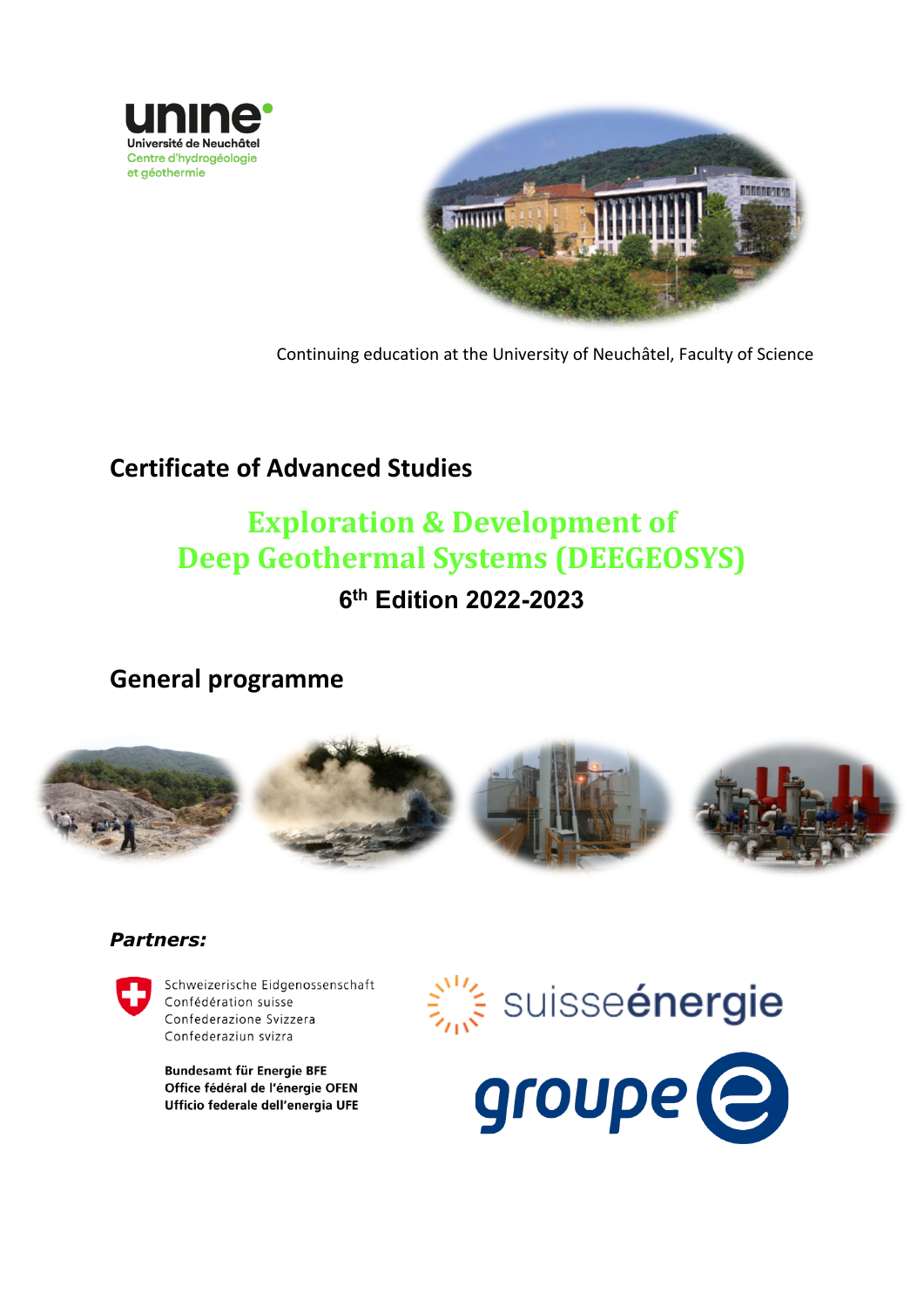#### **Continuing education at the University of Neuchâtel**

# **CAS DEEGEOSYS: Exploration & Development of Deep Geothermal Systems**

#### **1. Introduction**

#### **Needs in geothermal education**

Since 2009, a new Master's degree of Science in Hydrogeology and Geothermics began at the University of Neuchâtel, organized by the Centre for Hydrogeology and Geothermics (CHYN). This formation is geared toward students holding a Bsc degree and covers basics and advanced domains in hydrogeology and in geothermics.

As specialists are missing for exploration and exploitation of geothermal reservoirs in Switzerland and Europe, a continuing education programme in deep geothermal systems still corresponds to a real need.

Since 2011, a Certificate of Advanced Studies (CAS DEEGEOSYS) is available at the University of Neuchâtel. The 1<sup>st</sup>, 2<sup>nd</sup>, 3<sup>rd</sup>, 4<sup>th</sup> and 5<sup>th</sup> editions took place successfully in 2011-2012, 2013-2014, 2015-2016, 2018-2019, 2020-2021 with 15-25 participants per edition. This informative document gives a general overview of the program for the  $6<sup>th</sup>$  edition taking place in 2022-2023.

# **Objectives**

This Certificate of Advanced Studies (CAS DEEGEOSYS) is dedicated to train scientists and engineers in several fields of applied geothermics. They will be capable of planning, setting up and leading exploration and/or development projects related to deep geothermal resources (deep aquifer/hydrothermal systems and Enhanced Geothermal Systems - EGS).

### **2. Organization of the CAS DEEGEOSYS**

#### **Name**

Certificate of Advanced Studies (CAS) in Deep Geothermal Systems (DEEGEOSYS).

# **Organizing institution**

Centre for Hydrogeology and Geothermics(CHYN), Faculty of Science, University of Neuchâtel.

### **Venue**

Centre for Hydrogeology and Geothermics(CHYN), Faculty of Science, University of Neuchâtel.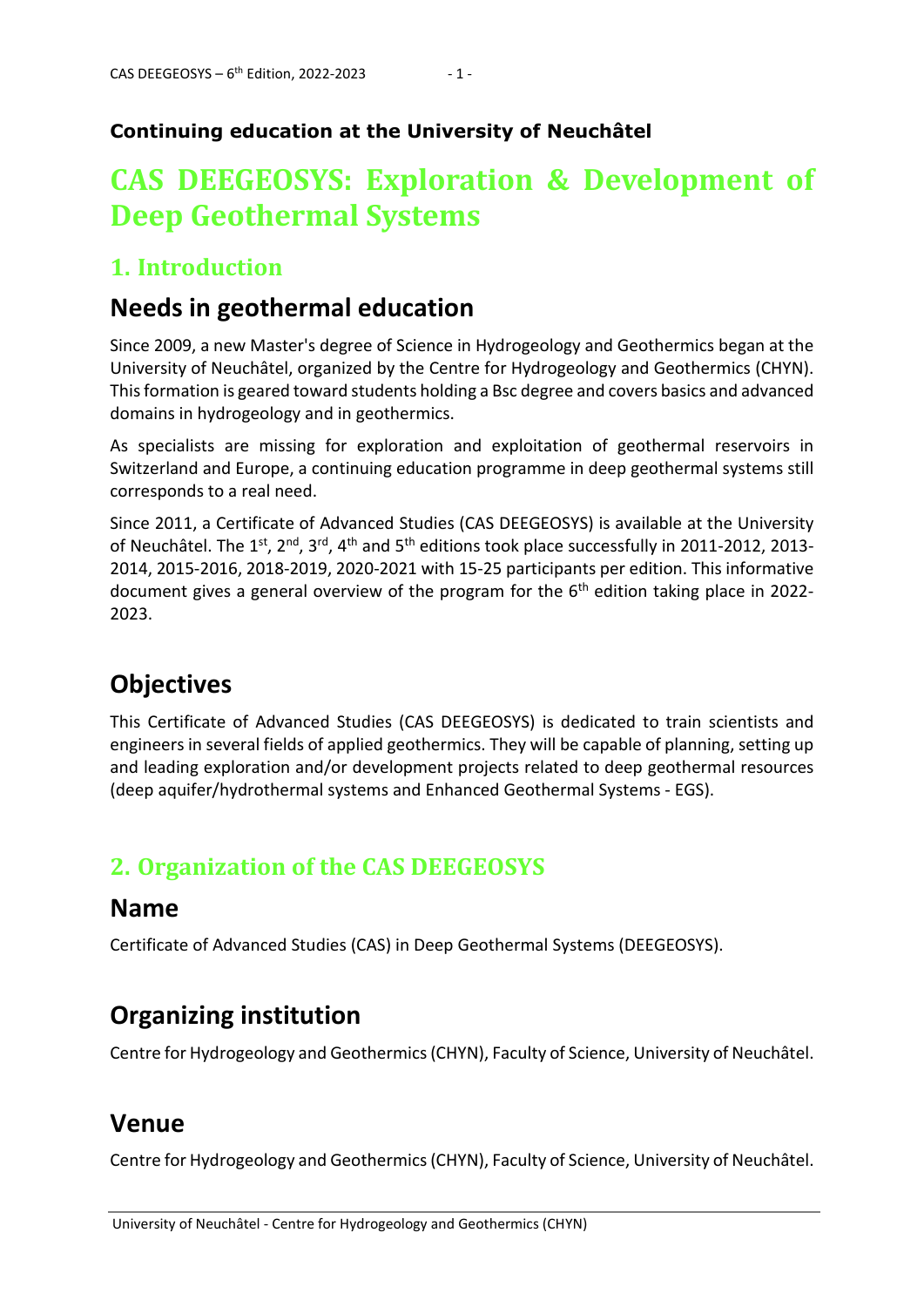### **Participants**

Earth scientists (geologists, geophysicists, hydrogeologists, geochemists), civil- or energy engineers, having a M.Sc. or an equivalent degree.

#### **Training programme**

The CAS DEEGEOSYS includes four one-week long modules separated by a two-month break. Each module covers a specific topic.

| <b>Module</b>    | Topic                               | <b>ECTS</b> |
|------------------|-------------------------------------|-------------|
|                  | Geothermics and geophysics          |             |
|                  | Geochemistry and hydrochemistry     |             |
|                  | Drilling and logging                |             |
|                  | Reservoir evaluation and production |             |
| Technical report |                                     |             |

The modules include courses given by international experts, exercises, visits of geothermal installations and exams.

At the end of the course, the participants will be required to write a technical report.

# **Technical report**

Having followed 4 modules, the participants draft in a personal way a report on one of the themes studied during the CAS, supervised by one of the teachers. This technical report should take approximately 60 working hours and must be validated by the responsible teacher and the management of the CAS.

# **Credits ECTS (European Credit Transfer and Accumulation System)**

The CAS DEEGEOSYS totalizes 10 ECTS: 2 ECTS per module (courses, exercises, examinations, technical visits) and 2 ECTS for the technical report.

### **Certificate**

To be granted the certificate of the CAS, the participants have to achieve successfully the 4 modules, the exams and the technical report.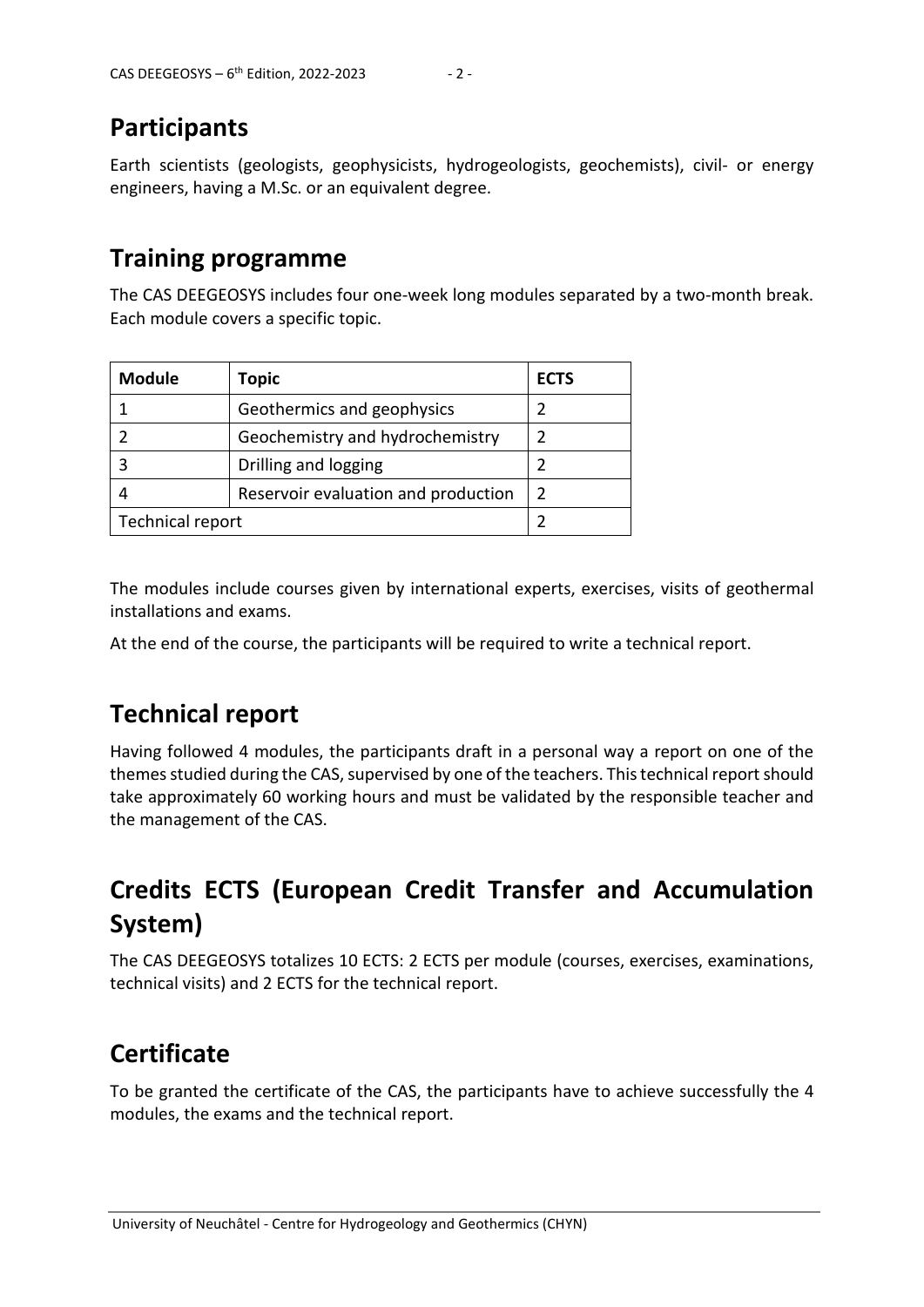#### **Fees**

The fees include registration, administration, course material, social events and all activities during the modules, as well as the tutorial during the personal work (technical report).

| Fee                     | <b>Amount (CHF)</b> |
|-------------------------|---------------------|
| Application (no refund) | 200                 |
| Administration          | 200                 |
| Four modules            | 4'400               |
| Technical report        | 1'100               |
| <b>Grand total</b>      | 5'900               |

The fees do not include transportation to and from Neuchâtel, accommodation and meals during the modules.

On inquiry and if there is enough place, participants who do not wish to follow the whole CAS, or to realize the technical report, can register separately for 1, 2 or 3 modules.

Fee to follow a single module (application and administration included): CHF 1'400.

### **Schedule**

The 6<sup>th</sup> edition of the CAS DEEGEOSYS will start in September 2022.

| <b>Activity</b>           | <b>Dates</b>            |
|---------------------------|-------------------------|
| Module 1                  | September 05 - 09, 2022 |
| Module 2                  | November 07-11, 2022    |
| Module 3                  | January 16-20, 2023     |
| Module 4                  | March 13-17, 2023       |
| Technical report deadline | May 31, 2023            |

### **Frequency**

Annual to biennial: the training programme of the CAS must be completed within a single edition; on inquiry and by exceptional dispensation, it could be followed on two editions.

### **Attendance**

The maximum number of participants is limited to 20, in order to facilitate the relations between the teachers and the participants, as well as the exercises in the computer room.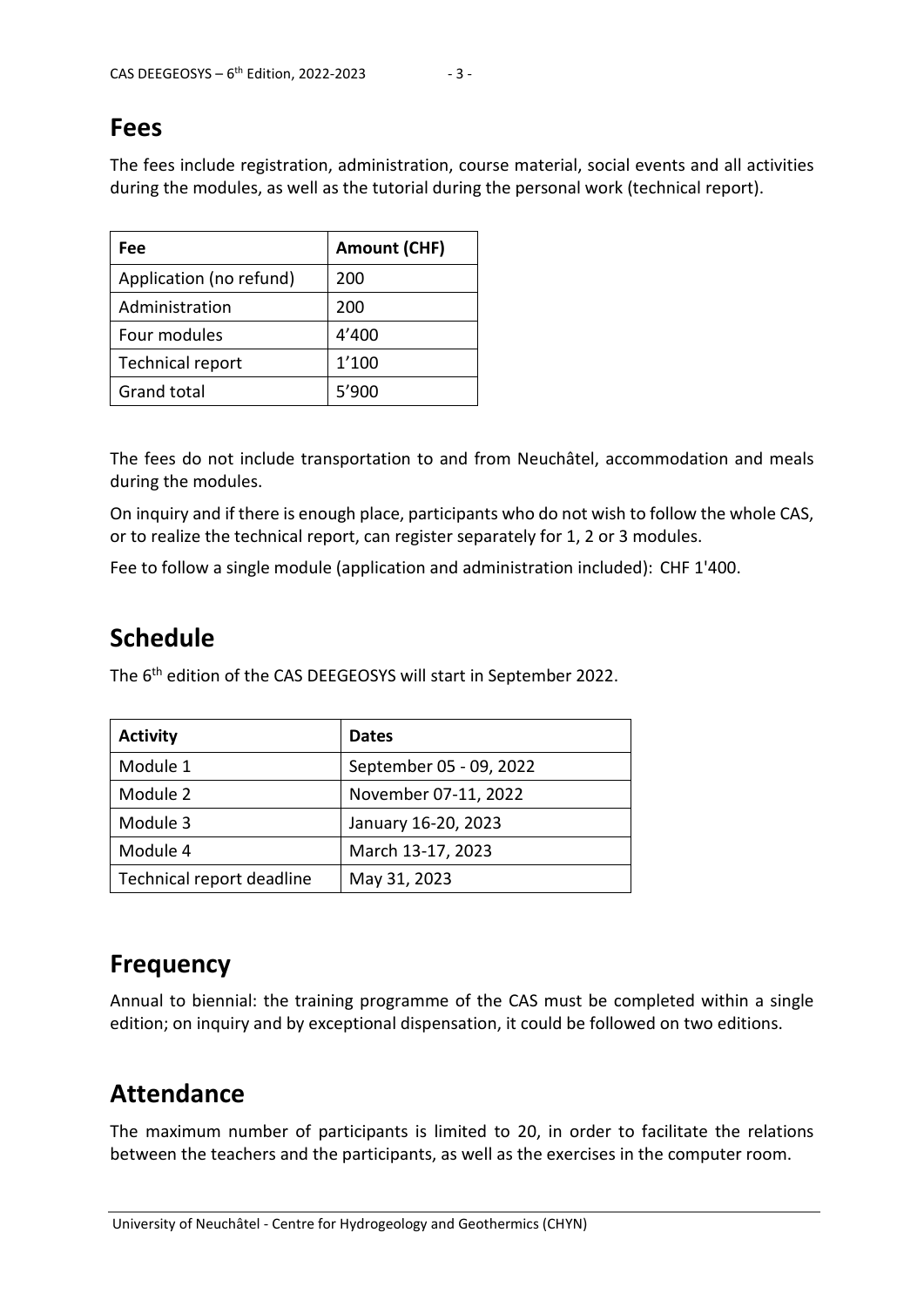#### **Language**

The language of the CAS is English (lectures, hand-outs, exams, technical report).

The technical report at the end of course must be written in English, but on request, Swiss official languages (French, German and Italian) are potentially possible.

#### **Lecturers**

Main teachers: 6 to 7 international experts coming from various research institutes and/or from private companies from France, Iceland, Italy, Germany and Switzerland, give most lectures of the modules.

Additional teachers: 4 to 5 lecturers from Swiss laboratories and universities, teach some specific topics.

### **Rules**

A separate document details all the aspects of the teaching and rules of the continuing education at the University of Neuchâtel.

# **Direction**

- Dr. Reza Sohrabi (Director), CHYN, University of Neuchâtel
- Prof. Dr. Steve Miller, CHYN, University of Neuchâtel
- Prof. Dr. Benoît Valley, CHYN, University of Neuchâtel

# **Scientific Committee**

A scientific committee will validate the structure and the contents of the modules and the programme of the CAS:

- Nicole Lupi, OFEN
- Laurent Scheurer, Groupe E

# **Information and registration**

Mrs Sabine Erb Centre for Hydrogeology and Geothermics (CHYN) University of Neuchâtel, Faculty of Science Rue Emile-Argand 11, CH-2000 Neuchâtel, Switzerland e-mail: [cas.deegeosys@unine.ch](mailto:cas.deegeosys@unine.ch)  T +41 32 718 26 02 More information and registration form on: <http://www.unine.ch/cas-deegeosys>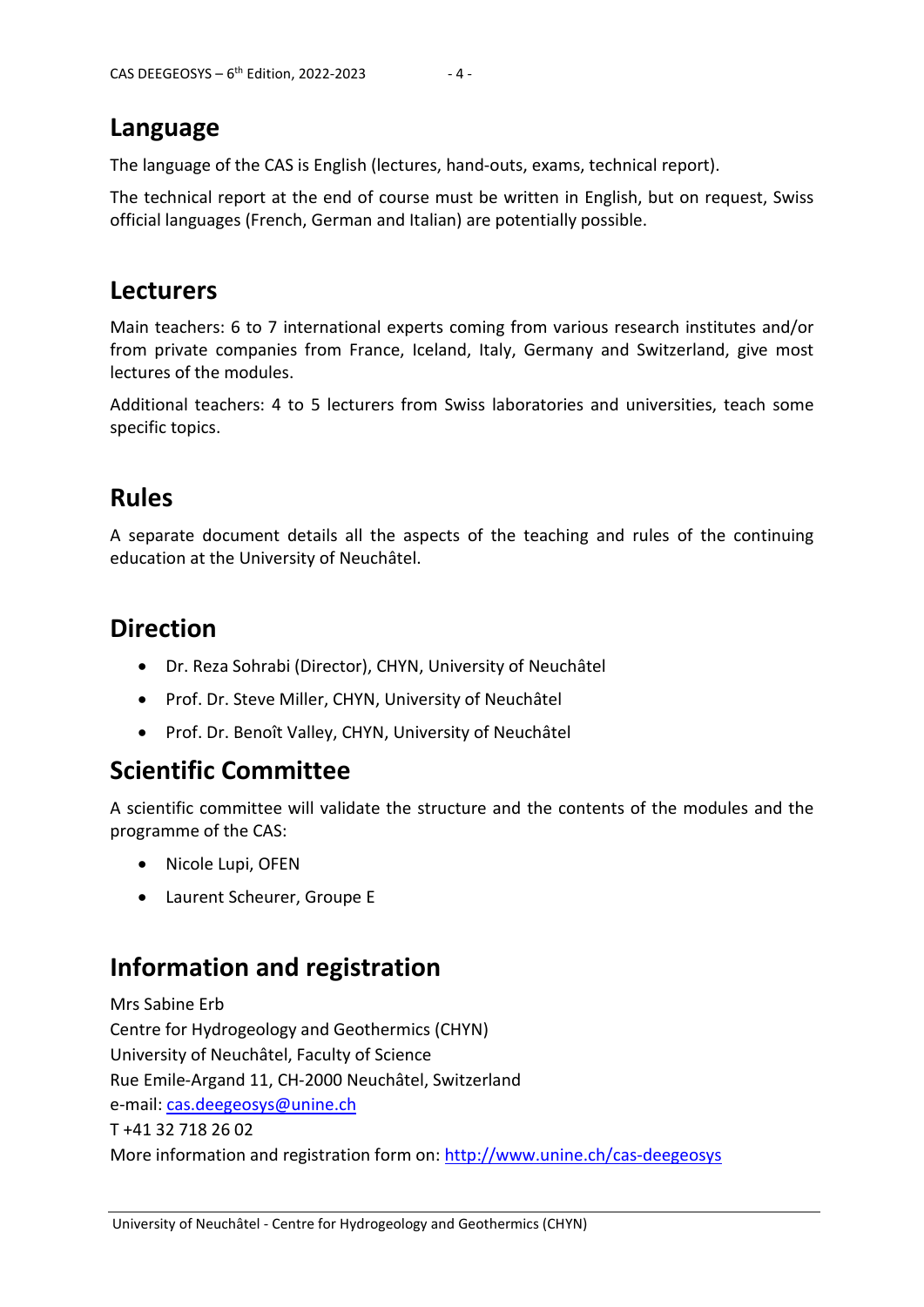# **List of the lecturers**

| <b>Dr. Miklos Antics</b>                       | <b>Hansruedi Fisch</b>                                 |
|------------------------------------------------|--------------------------------------------------------|
| <b>GPC Instrumentation Process</b>             | <b>AFRY Switzerland Ltd</b>                            |
| Paris Nord II, Immeuble Business Park, Bât. 4A | Herostrasse 12                                         |
| 165, rue de la Belle Etoile - B.P. 55030       | CH-8048 Zürich, Switzerland                            |
| F-95946 Roissy CDG Cedex, France               | hansruedi.fisch@afry.com                               |
| m.antics@geoproduction.fr                      | www.afry.com                                           |
| www.gpc-france.com                             |                                                        |
| <b>Dr. Albert Genter</b>                       | Dr. Niels Giroud                                       |
| ES Géothermie                                  | Services industriels de Lausanne (SIL)                 |
| 26 bd Président Wilson                         | Place Chauderon 27, CP 7416                            |
| F-67000 Strasbourg, France                     | CH-1002 Lausanne, Suisse                               |
| albert.genter@es.fr                            | niels.giroud@lausanne.ch                               |
| www.geothermie.es.fr                           | www.lausanne.ch/vie-pratique/energies-et               |
|                                                | eau/services-industriels.html                          |
| Prof. Dr. Luigi Marini                         | Prof. Dr. Steve Miller                                 |
| <b>STEAM srl</b>                               | Centre d'Hydrogéologie et de Géothermie (CHYN)         |
| via Ponte a Piglieri 8                         | Université de Neuchâtel (UniNE)                        |
| I-56121 Pisa (PI), Italy                       | Rue Emile -Argand 11                                   |
| luigimarini@rocketmail.com                     | CH-2000 Neuchâtel, Suisse                              |
| sites.google.com/view/luigimarini/home-page    | steve.miller@unine.ch                                  |
|                                                | www.unine.ch/chyn                                      |
|                                                |                                                        |
| Prof. Dr. Martin Saar                          | Dr. Julia Scheiber                                     |
| Institute of Geophysics                        | <b>Bestec GmbH</b>                                     |
| Department of Earth Sciences, ETH-Zurich       | BismarckStr. 19                                        |
| Sonneggstrasse 5                               | D-76870 Kandel                                         |
| CH-8092 Zurich, Switzerland                    | scheiber@bestec-for-nature.com                         |
| saarm@ethz.ch                                  | www.bestec-for-nature.com                              |
| www.geg.ethz.ch                                |                                                        |
| <b>Sverrir Thorhallson</b>                     | <b>Ulrich Steiner</b>                                  |
| Iceland GeoSurvey (ISOR)                       |                                                        |
| Geothermal Engineering Dept. (Retired)         | Karlsruher Institut für Technologie (KIT)<br>Geoenergy |
| Granaskjol 26                                  | Hermann-von-Helmholtz-Platz 1                          |
| 107 Reykjavík, Iceland                         | 76344 Eggenstein-Leopoldshafen                         |
| sverrir.thorhallsson@gmail.com                 | ulrich.steiner2@kit.edu                                |
| www.geothermal.is                              | https://www.kit.edu/                                   |
| Prof. Dr. Benoît Valley                        | PD Dr. Christoph Wanner                                |
| Centre d'Hydrogéologie et de Géothermie (CHYN) | University of Bern                                     |
| Université de Neuchâtel (UniNE)                | Institute of Geological Sciences                       |
| Rue Emile-Argand 11                            | Baltzerstrasse 3                                       |
| CH-2000 Neuchâtel, Suisse                      | CH-3012 Bern, Suisse                                   |
| benoit.valley@unine.ch                         | christoph.wanner@geo.unibe.ch                          |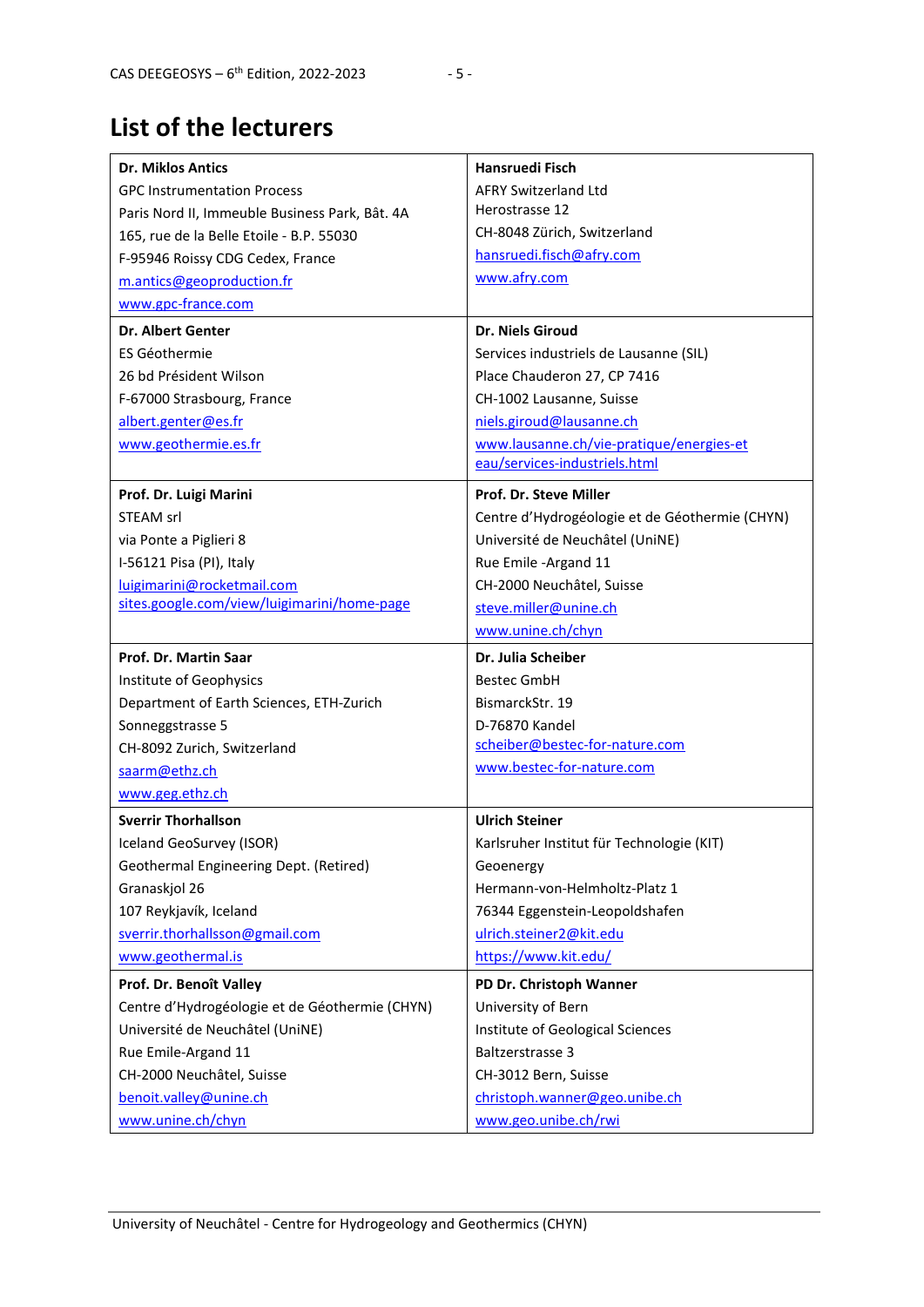### **3. Courses plan**

| Date and<br>location     | <b>Themes</b>                                                                                                                        | Lecturer              |
|--------------------------|--------------------------------------------------------------------------------------------------------------------------------------|-----------------------|
| Monday 05<br>Room E326   | Welcome and introduction of the CAS DEEGEOSYS                                                                                        | <b>CAS Direction</b>  |
|                          | Geodynamics and Geothermics: theoretical basics<br>World geothermal use                                                              | <b>Steve Miller</b>   |
|                          | Geothermal uses<br>Electricity production and energy conversion cycles<br>Current and future development of geothermal energy<br>use | <b>Martin Saar</b>    |
| Tuesday 06<br>Room E326  | <b>Heat Equation</b><br>Thermal processes                                                                                            | <b>Steve Miller</b>   |
|                          | <b>Earthquake Physics and Rock Mechanics</b><br>The Basel EGS project case<br>Heat production                                        | <b>Steve Miller</b>   |
| Wednesday 07             | Exploration : Geophysical methods                                                                                                    | <b>Steve Miller</b>   |
| Room E326                | Exploration : Exercises on geophysical methods                                                                                       | <b>Steve Miller</b>   |
| Thursday 08<br>Room E326 | Exploration II: "Seismic to production" workflow: Data,<br>concepts and methods in geothermal exploration                            | <b>Ulrich Steiner</b> |
|                          | Exploration II: Exercise (Petrel ™) to set up of a 3D<br>model in the South German Molasse Basin                                     | <b>Ulrich Steiner</b> |
| Friday 09                | Visit of deep geothermal projects in the                                                                                             | <b>Albert Genter</b>  |
| <b>Travel</b>            | Upper Rhine Graben geothermal play                                                                                                   | <b>Albert Genter</b>  |

#### *Module 1 Geothermics & Geophysics - September 05-09, 2022*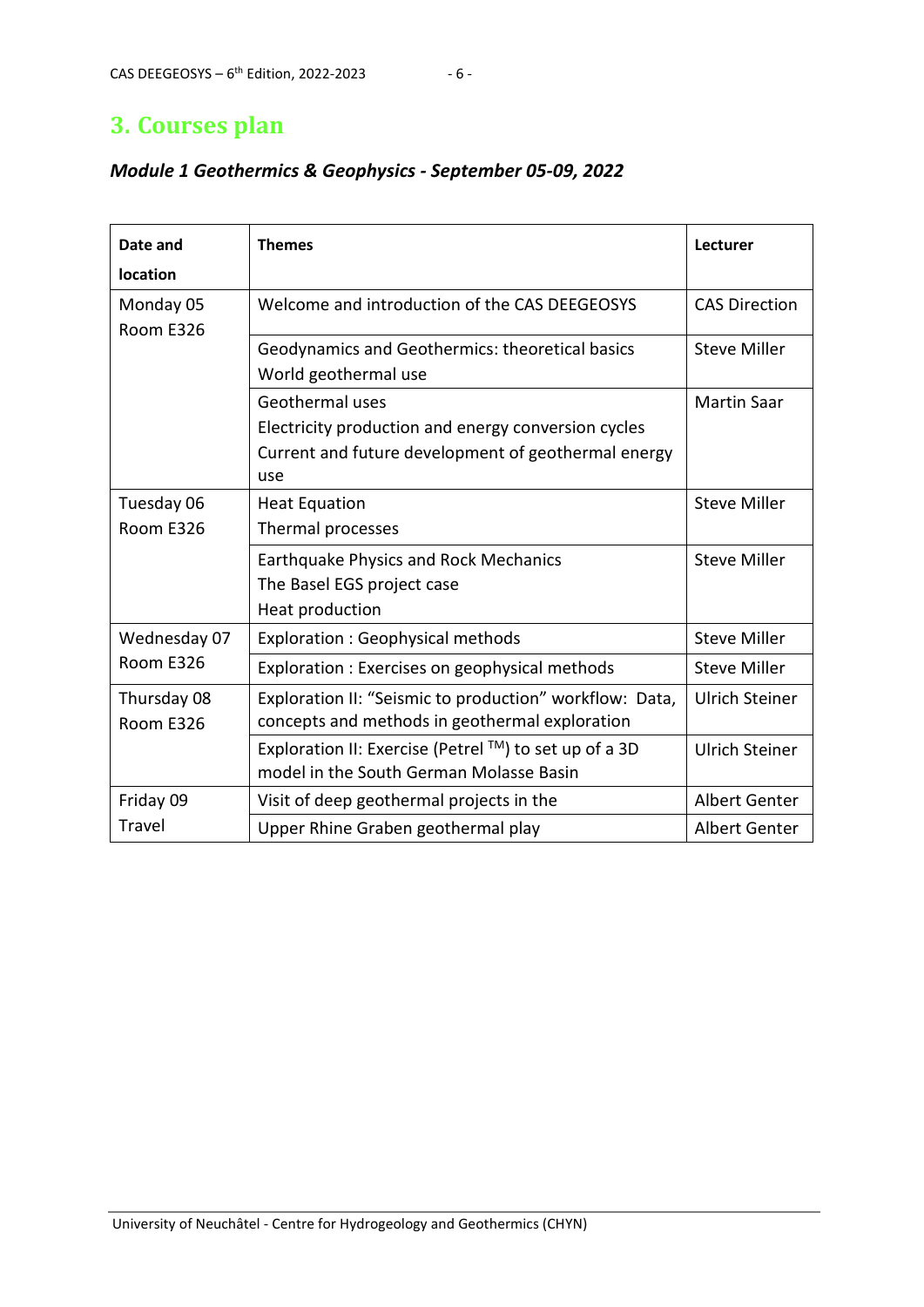| <b>Date</b><br><b>Location</b> | <b>Themes</b>                                                                                                                          | Lecturer             |
|--------------------------------|----------------------------------------------------------------------------------------------------------------------------------------|----------------------|
| Monday 07<br>Room TBD          | Welcome and introduction of the Module 2                                                                                               | <b>CAS Direction</b> |
|                                | Fluid and mineral geochemistry, basics of<br>thermodynamics, geochemistry of rocks and secondary<br>minerals                           | Luigi Marini         |
|                                | Exploration: Fluid geochemistry, origin of solutes, and<br>water types<br>Exploration : Fluid data interpretation, gas<br>geochemistry | Luigi Marini         |
| Tuesday 08<br><b>Room TBD</b>  | Exploration : Isotope geochemistry<br>Exploration: Field surveys, sampling and<br>measurements                                         | Luigi Marini         |
|                                | Reactive transport modelling of fluid-rock interactions<br>in low and high temperature geothermal systems                              | Christoph<br>Wanner  |
| Wednesday 09<br>Room TBD       | Exploration : Soil gas survey<br>Exploration: Analyses, data quality and presentation<br>Exploration : Chemical geothermometers        | Luigi Marini         |
|                                | Exercises on various geochemical problems (on PC)                                                                                      | Luigi Marini         |
| Thursday 10<br>Room TBD        | Exploration: Chemical and isotopic geothermometers<br>Geochemical modelling of fluid-rock interactions                                 | Luigi Marini         |
|                                | Exercises on geochemical modelling (on PC)                                                                                             | Luigi Marini         |
| Friday 11                      | Chemical stimulation, scaling and corrosion                                                                                            | Julia Scheiber       |
| Room TBD                       | Written examination of the Modules 1 & 2                                                                                               | <b>CAS Direction</b> |

#### *Module 2 – Geochemistry & Hydrochemistry – November 07-11, 2022*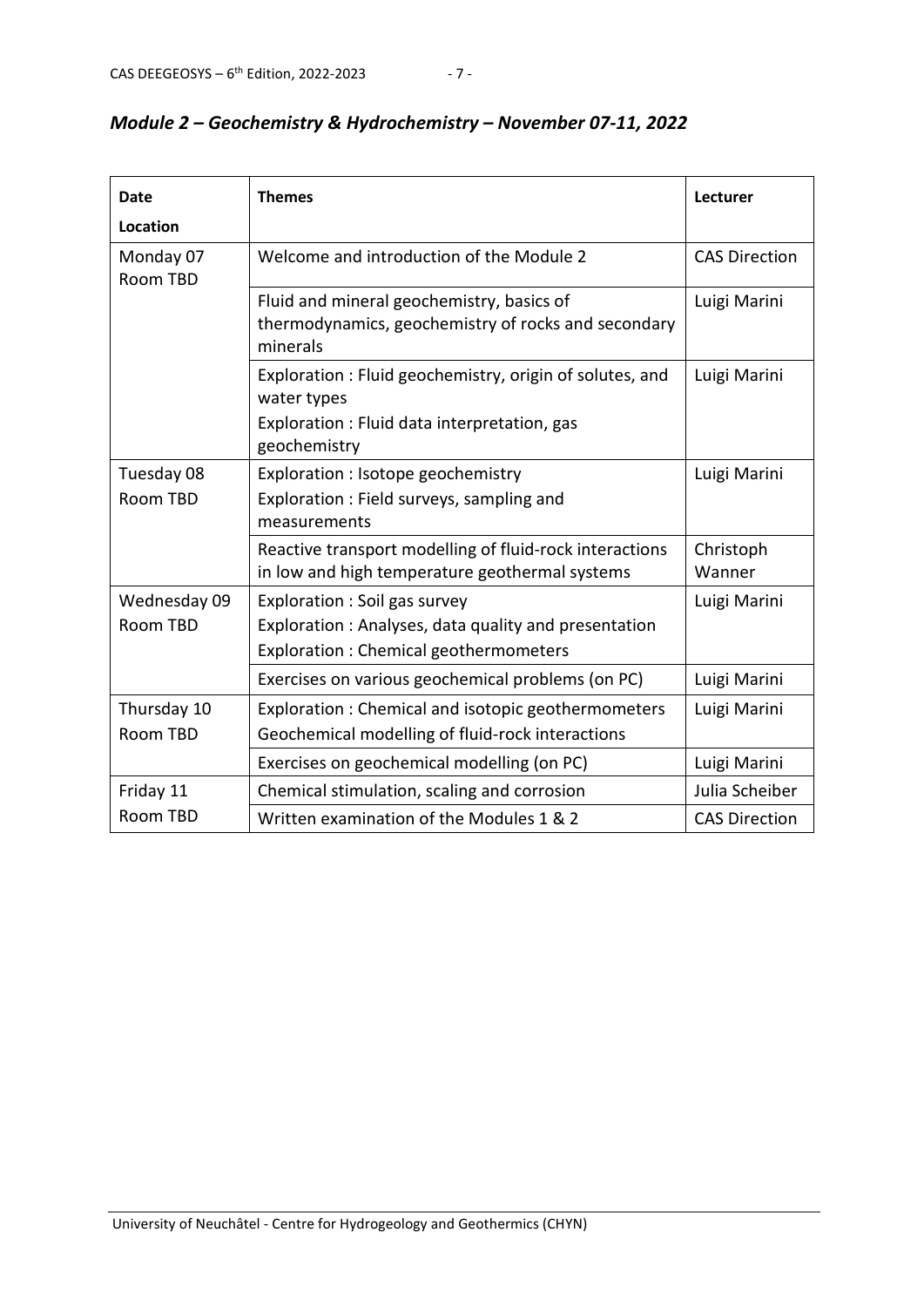| Date         | <b>Themes</b>                                             | Lecturer             |
|--------------|-----------------------------------------------------------|----------------------|
| Location     |                                                           |                      |
| Monday 16    | Welcome and introduction of the Module 3                  | <b>CAS Direction</b> |
| Room E326    |                                                           |                      |
|              | Generalities, basics of drilling technology               | Sverrir              |
|              | Concept of exploration drilling                           | Thorhallsson         |
|              | Drilling platform, rig types, waste handling, cementing   | Sverrir              |
|              | Wells targeting, directional drilling                     | Thorhallsson         |
| Tuesday 17   | Drilling for high temperature reservoirs                  | Sverrir              |
| Room E326    | Design and completion for exploration and exploitation    | Thorhallsson         |
|              | wells                                                     |                      |
|              | Drilling cost and cost control, progress of the           | Sverrir              |
|              | technology                                                | Thorhallsson         |
|              | Use of drilling reports to assess the reservoir formation |                      |
| Wednesday 18 | Measurements while drilling (MWD), geo-monitoring         | Sverrir              |
| Room E326    | parameters during drilling                                | Thorhallsson         |
|              | Safety questions, drilling incidents                      |                      |
|              | Borehole logging                                          | Benoît Valley        |
| Thursday 19  | Case studies on borehole drilling                         | To be defined        |
| Room E326    |                                                           |                      |
| Friday 20    | Excursion related to deep borehole drilling               | To be defined        |
| Travel       |                                                           |                      |

#### *Module 3 – Drilling & Logging - January 16-20, 2023*